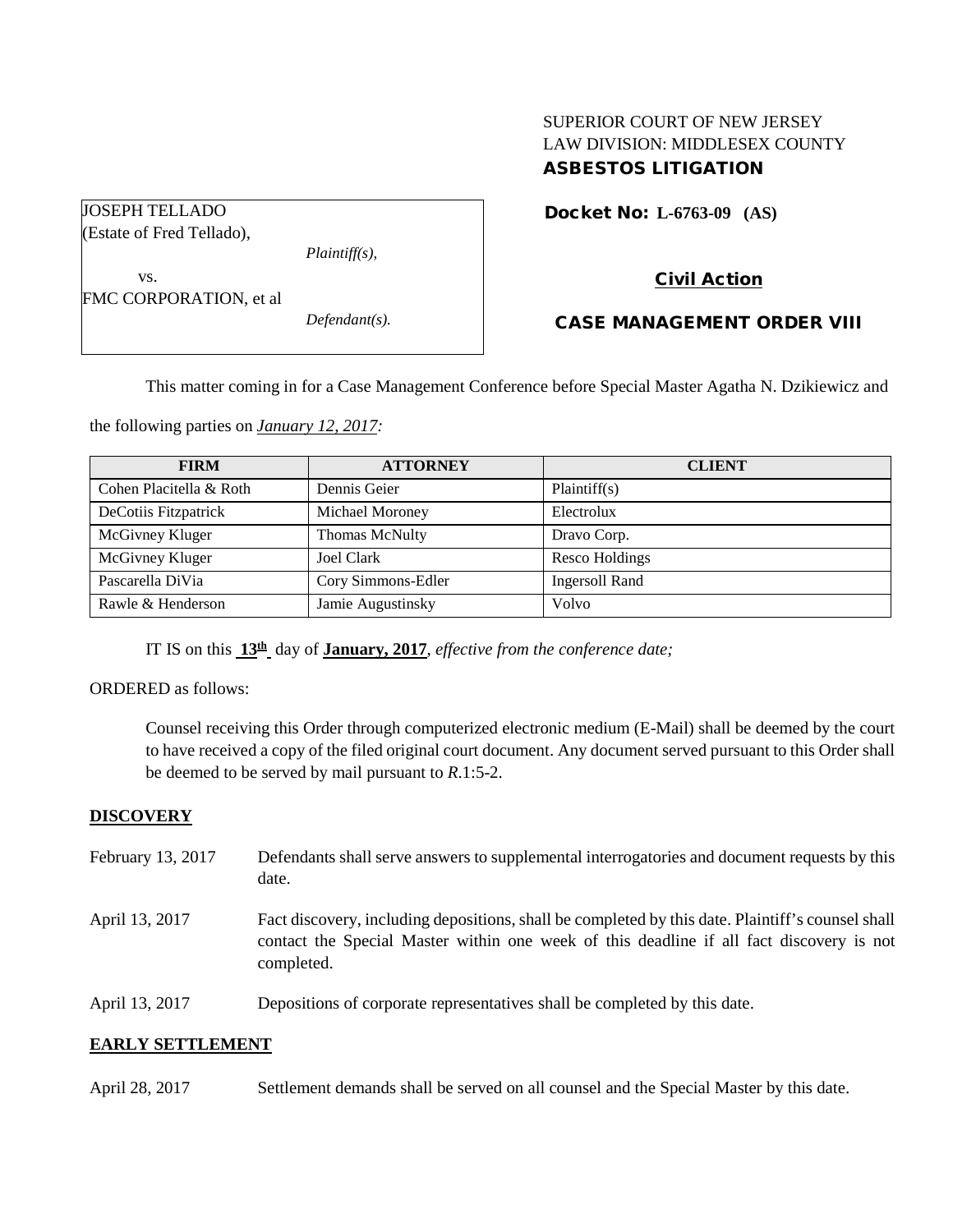### **SUMMARY JUDGMENT MOTION PRACTICE**

| April 28, 2017 | Plaintiff's counsel shall advise, in writing, of intent not to oppose motions by this date. |
|----------------|---------------------------------------------------------------------------------------------|
| May 12, 2017   | Summary judgment motions shall be filed no later than this date.                            |
| June 9, 2017   | Last return date for summary judgment motions.                                              |

#### **MEDICAL DEFENSE**

|                   | of a joinder in an expert medical defense by this date.                                                                               |
|-------------------|---------------------------------------------------------------------------------------------------------------------------------------|
|                   | In addition, defendants shall notify plaintiff's counsel (as well as all counsel of record)                                           |
| July 31, 2017     | Defendants shall identify its medical experts and serve medical reports, if any, by this date.                                        |
| February 15, 2017 | Upon request by defense counsel, plaintiff is to arrange for the transfer of pathology specimens<br>and x-rays, if any, by this date. |
| February 15, 2017 | Plaintiff shall serve medical expert reports by this date.                                                                            |

### **LIABILITY EXPERT REPORTS**

| June 16, 2017 | Plaintiff shall identify its liability experts and serve liability expert reports or a certified expert |
|---------------|---------------------------------------------------------------------------------------------------------|
|               | statement by this date or waive any opportunity to rely on liability expert testimony.                  |

July 31, 2017 Defendants shall identify its liability experts and serve liability expert reports, if any, by this date or waive any opportunity to rely on liability expert testimony.

#### **ECONOMIST EXPERT REPORTS**

- June 16, 2017 Plaintiff shall identify its expert economists and serve expert economist report(s), if any, by this date or waive any opportunity to rely on economic expert testimony.
- July 31, 2017 Defendants shall identify its expert economists and serve expert economist report(s), if any, by this date or waive any opportunity to rely on economic expert testimony.

#### **EXPERT DEPOSITIONS**

August 21, 2017 Expert depositions shall be completed by this date. To the extent that plaintiff and defendant generic experts have been deposed before, the parties seeking that deposition in this case must file an application before the Special Master and demonstrate the necessity for that deposition. To the extent possible, documents requested in a deposition notice directed to an expert shall be produced three days in advance of the expert deposition. The expert shall not be required to produce documents that are readily accessible in the public domain.

#### **PRE-TRIAL AND TRIAL**

| April 12, 2017        | The settlement conference previously scheduled on this date is <b>cancelled</b> .                                                                                           |  |
|-----------------------|-----------------------------------------------------------------------------------------------------------------------------------------------------------------------------|--|
| May 31, 2017 @ 1:30pm | Settlement conference. All defense counsel shall appear with authority to negotiate<br>settlement and have a representative authorized to negotiate settlement available by |  |

\_\_\_\_\_\_\_\_\_\_\_\_\_\_\_\_\_\_\_\_\_\_\_\_\_\_\_\_\_\_\_\_\_\_\_\_\_\_\_\_\_\_\_\_\_\_\_\_\_\_\_\_\_\_\_\_\_\_\_\_\_\_\_\_\_\_\_\_\_\_\_\_\_\_\_\_\_\_\_\_\_\_\_\_\_\_\_\_\_\_\_\_\_\_\_\_\_\_\_\_\_\_\_\_\_\_\_\_\_\_